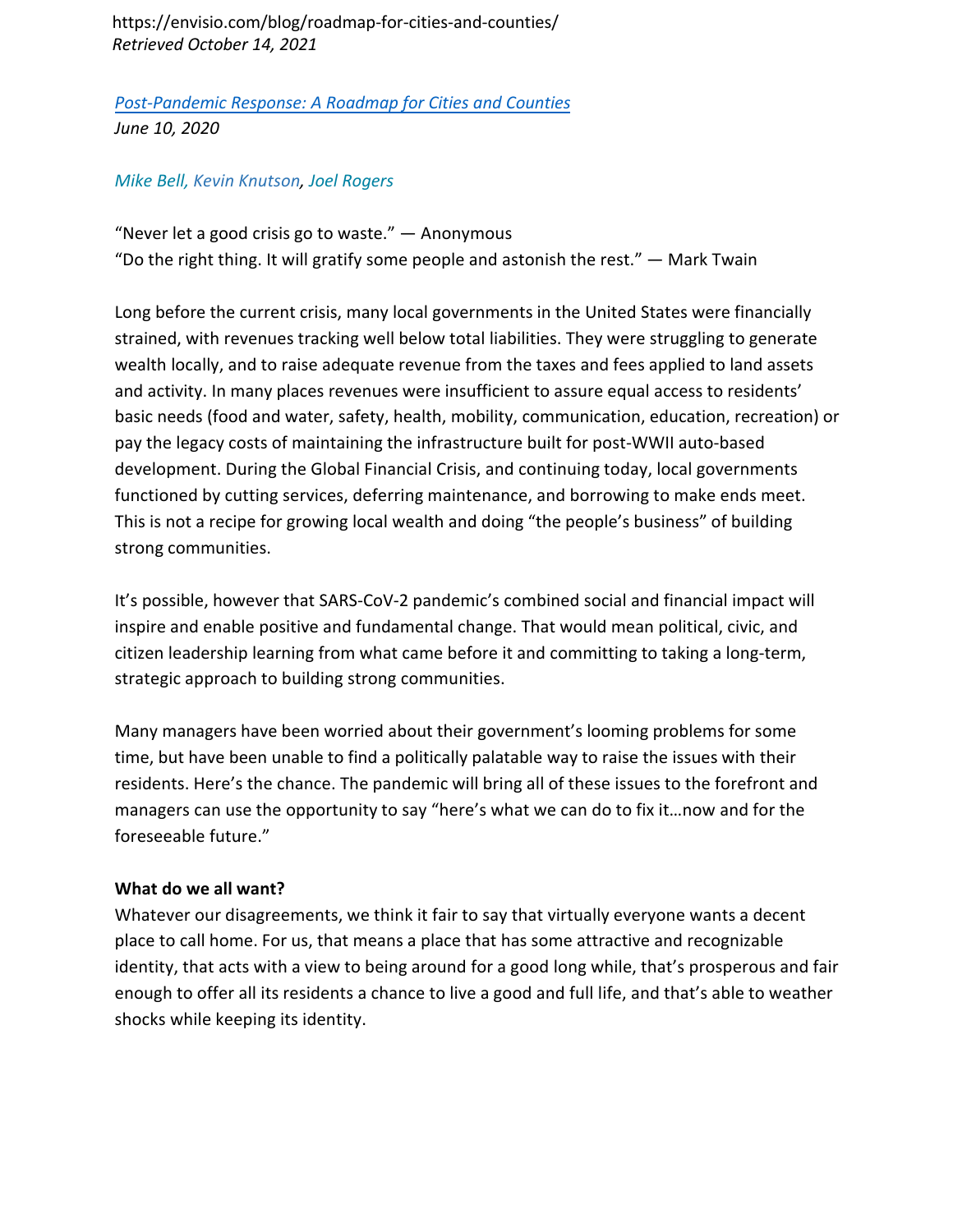To be these things, a community cannot be financially insolvent, or on the way to insolvency by taking on more obligations than it has the resources to discharge. It should manage whatever assets it has with care. It should seek to grow them through entrepreneurship and experiment, both public and private. It should always be aiming to increase its productivity—not just the productivity of its individual residents or firms, but of itself as a community, by reducing waste and growing value. And it should always try to capture a large share of the gains from that place-based productivity locally.

This can be done anywhere. Every community we know of has waste that can be eliminated. And each has smart people who have practical ideas on doing things better, and one or more second stage firms that could use some help to grow.

Worth emphasizing—given all the challenges that communities can expect not just as a result of the pandemic, but from longstanding but repeated and escalating disruptions in their natural, social, and economic environment—it also makes sense for communities to try to anticipate those disruptions and do their best to defend against, mitigate, or at least prepare and plan to adapt to those beyond their control. This is the prudential value of building resilience.

But we don't only want resiliently prosperous places. We want decent ones, comported by our values. Places where we'd like to raise a family and to which our children and their children want to come home to. If productivity is what makes a place rich, and care and planning are what are needed to make it resilient, what makes it worth fighting for are its values. Here are ours:

*Shared prosperity*—Getting the productivity that increases community wealth (either by reducing waste or adding value) requires efforts by lots of people. We think they should be respected and rewarded for their contribution, and that all should have a fair opportunity to make that contribution and get that reward.

*Democracy*—Democracy is an open-ended ideal of governance, which basically means self-rule with equal respect among members of that self-ruling society. So far as we've seen, it's the best way to govern a society (not the easiest!), since it makes its members responsible for that society. Democracy is also a way to increase productivity. By respecting people's contribution, it gets more of it.

*Sustainability*—This basically means behaving in ways that don't limit opportunity for future generations. Our kids, and grandkids, and their kids, etc., should have least the opportunities we did.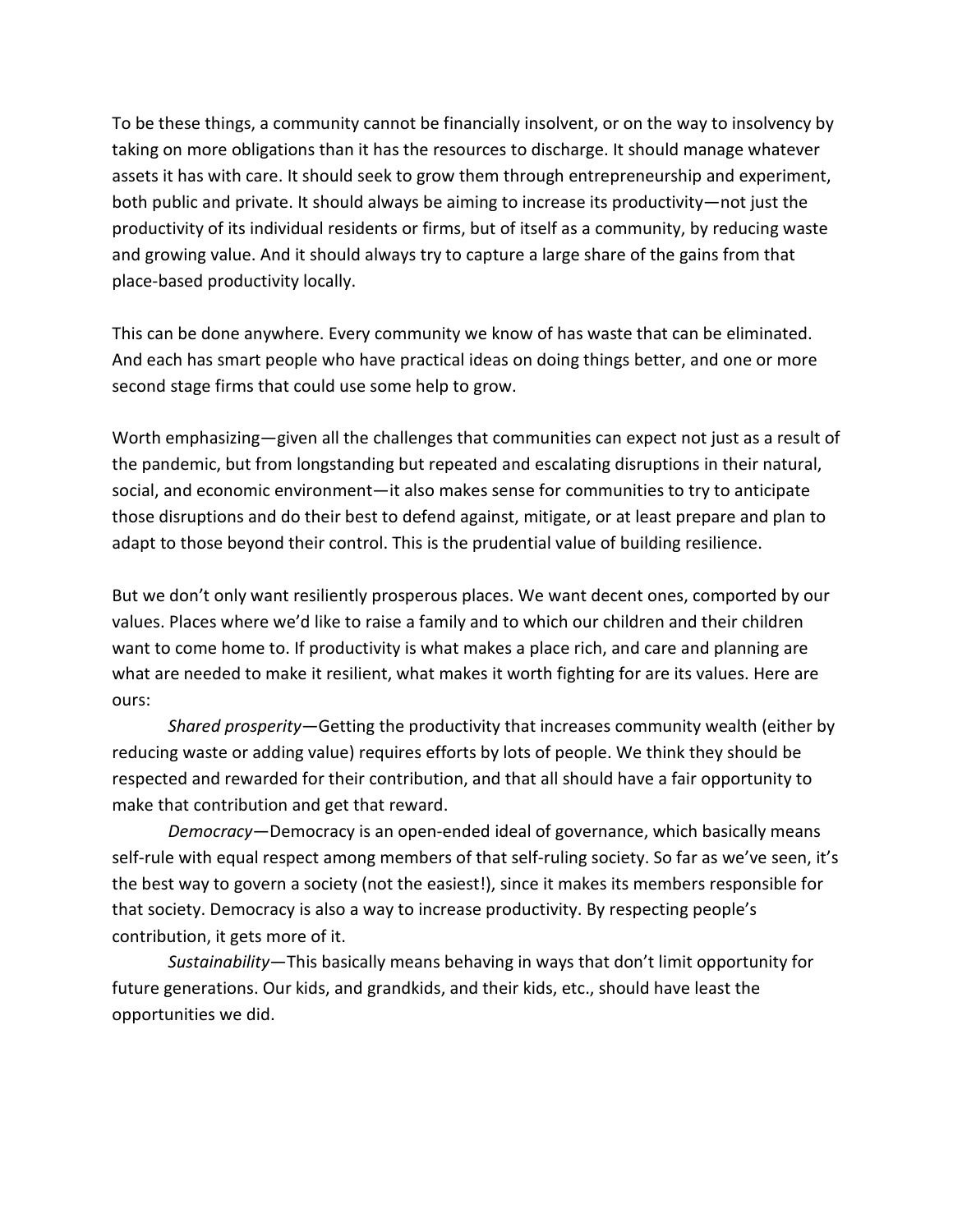With these values as our guiding light, we begin the work of planning for resilient and productive places. The results will gratify most (including your own constituents) and astonish the rest.

## **Where do we start?**

In the next few months, most managers will be consumed with crisis management, aligning resources to meet immediate needs and ensuring accountability. But even in this period, local governments can begin to take measure of where they were pre-pandemic "normal" period financials, net assets and values flows, obvious areas of underperformance, curable negative externalities or other issues—and begin to uncover opportunities for aligning under a new service delivery paradigm.

The key areas to research are:

- What are your commercial value flows, both in direct revenues and community wealth building?
- What are your assets, physical, human, natural, financial, and legal?
- What are all of your liabilities, both on and off your books?
- What authority do you have to act in your state laws, charter and code?

As you start to take stock of your current position and begin to plan for the future, here are a number of resources to help you evaluate where you're at and what actions you will want to take to move forward.

- Resources for Starting Your Assessment
	- o [COWS,](https://www.cows.org/) resources for high road, productive democracy
	- o [Strong Towns,](https://www.strongtowns.org/) tools for making communities financially strong and resilient
	- o [Urban3,](https://www.urban-three.com/) promoting long term economic sustainability in development
	- o [Center for Neighborhood Technology,](https://www.cnt.org/) improving cities' economic and environmental sustainability
	- o [Smart Cities Council,](https://smartcitiescouncil.com/) using technology to create smart, sustainable cities
	- o Government Finance Officers Association's Fiscal [First Aid](https://gfoa.org/fiscal-first-aid)
- Resources for Demographic and Economic Data
	- o [Census Bureau,](https://www.census.gov/) demographic data
	- o [Moody's economy.com,](https://www.economy.com/) economic news and analysis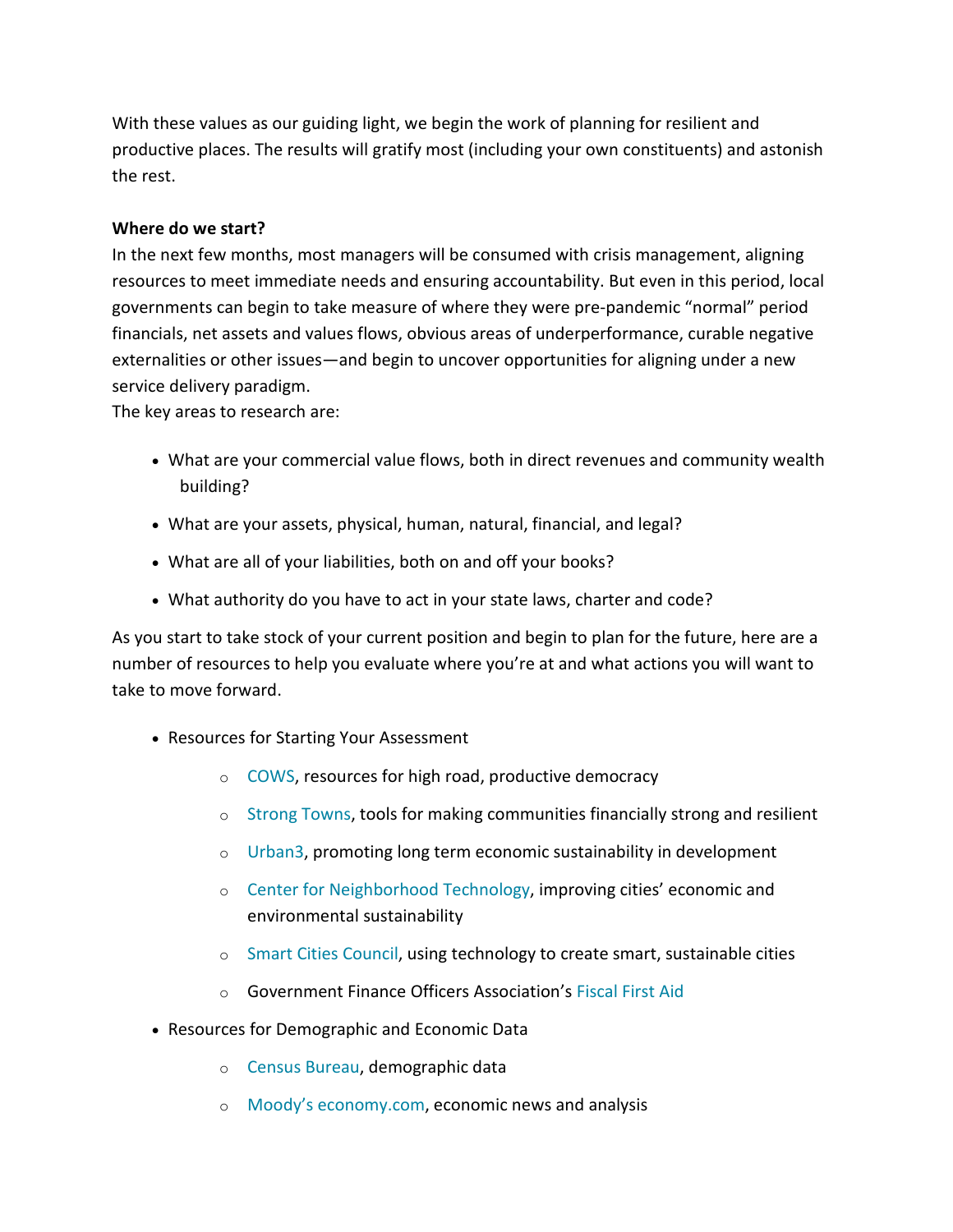- o George Washington University (Andrew Reamer):
	- [Non-traditional economic data sources,](https://gwipp.gwu.edu/non-traditional-sources-economic-data) list of organizations
	- **[Federal Sources of Entrepreneurship Data](https://gwipp.gwu.edu/federal-sources-entrepreneurship-data-compendium)**
	- [Counting for Dollars 2020,](https://gwipp.gwu.edu/counting-dollars-2020-role-decennial-census-geographic-distribution-federal-funds) report 7B has census-guided federal spending by state
- $\circ$  Indiana University's [StatsAmerica,](https://www.statsamerica.org/) portal for data on places
- o [PolicyMap,](https://www.policymap.com/) geographic data
- o [Headwaters Economics tools,](https://headwaterseconomics.org/tools/) free data analysis tools
- o [Council for Community and Economic Research \(C2ER\),](https://www.c2er.org/) cost of living index and business incentives data
- o [Economic Innovation Group,](https://eig.org/) promoting an innovative and accessible U.S. economy
- Resources on Innovation and Performance
	- o Harvard Kennedy School's [Ash Center for Democratic Governance and](https://ash.harvard.edu/) [Innovation](https://ash.harvard.edu/)
	- o John Hopkins' [Center for Government Excellence \(GovEx\)](https://govex.jhu.edu/)

## **A Plan for Change**

A companion to this post is the productive places road map, which provides focus areas and strategies to put you on the path to making significant changes. The plan is structured so that it can easily be loaded and [managed in Envisio,](https://envisio.com/industries/government-strategic-planning-software/) but we have also created a [customizable](https://docs.google.com/spreadsheets/d/1TpmhQ2Yzjnv4lu2xWoaO6nELwnIA0fijMTzKHTlWZvM/edit?usp=sharing)  [template](https://docs.google.com/spreadsheets/d/1TpmhQ2Yzjnv4lu2xWoaO6nELwnIA0fijMTzKHTlWZvM/edit?usp=sharing) to help you organize your plan if you don't use software to manage performance.

There are five key complementary requirements of this effort covering the key areas for local government service delivery, policy formation, and management:

- 1.*Community Engagement and Outreach*—To best inform our community about strategic choices and understand what our constituents want and need we must engage in an ongoing dialogue with them, using what we learn to inform policy decisions, service design and resource allocations.
- 2.*Best Use of Financial Resources*—We have a limited amount of resources that can be affected by numerous factors so we must understand and manage those resources carefully and with the ability to respond to changing conditions.